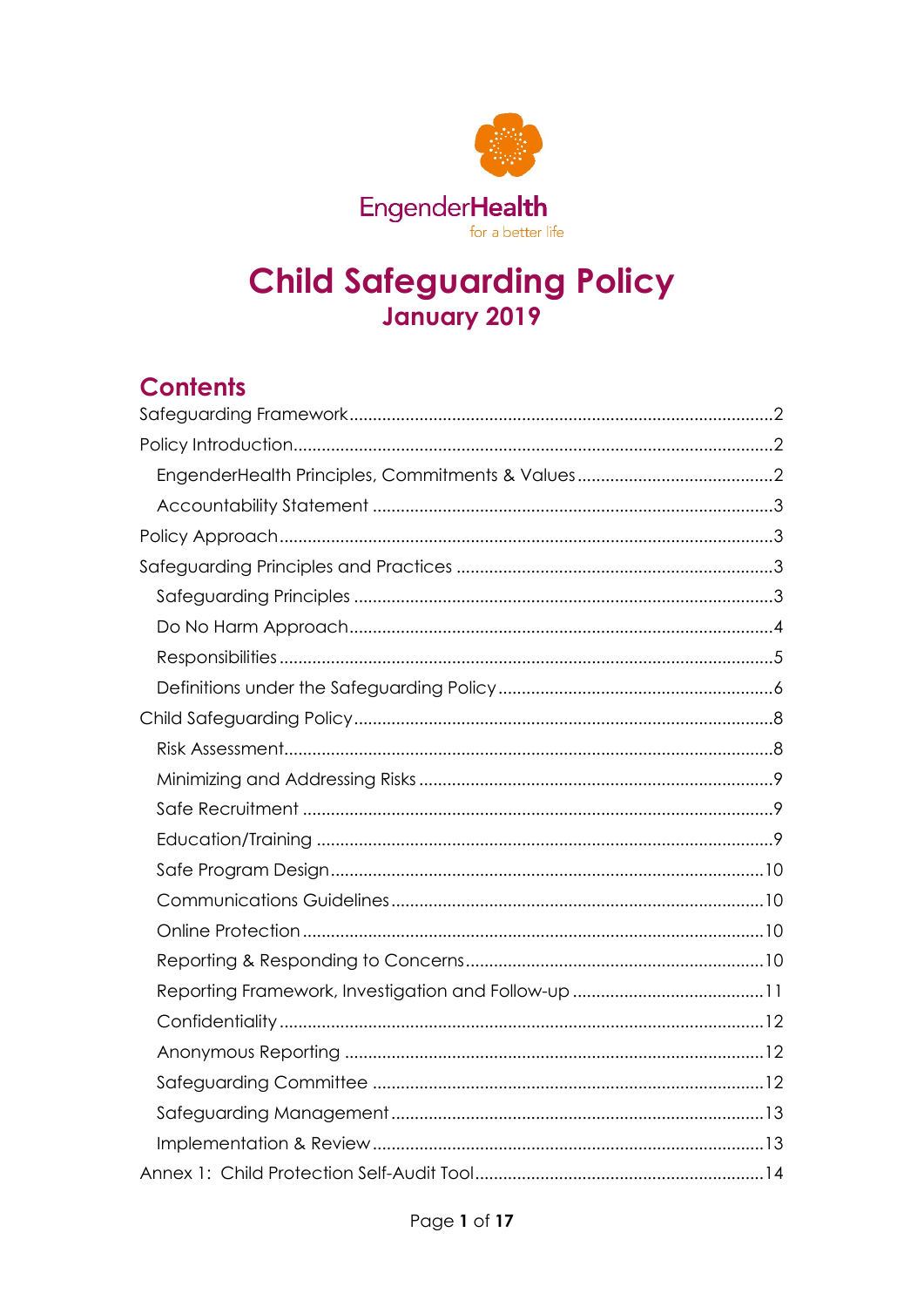## <span id="page-1-0"></span>**Safeguarding Framework**

This document is part of EngenderHealth's Safeguarding Framework that consists of this policy, procedures and resources.



# <span id="page-1-1"></span>**Policy Introduction**

### <span id="page-1-2"></span>*EngenderHealth Principles, Commitments & Values*

Engender Health recognizes that all children have the right to protection from abuse and exploitation as outlined in the United Nations Convention of the Rights of the Child (UNCRC) safeguarding irrespective of ability, ethnicity, faith, gender, sexuality, and culture. The Safeguarding Policy outlines how EngenderHealth will ensure that all children and vulnerable adults that staff come into contact with or have an impact on, will be safeguarded and not put at risk of harm.

EngenderHealth adheres to the definition of safeguarding as outlined by the Keeping Children Safe Coalition:

"Child safeguarding is the responsibility that organizations have to make sure their staff, operations, and programs do not harm children, that is they do not expose children to the risk of harm and abuse, and that any concerns the organization has about children's safety within communities in which they work, are reported to the appropriate authorities."[1](#page-1-3)

<span id="page-1-3"></span> <sup>1</sup> Keeping Children Safe Coalition: www.keepingchildrensafe.org.uk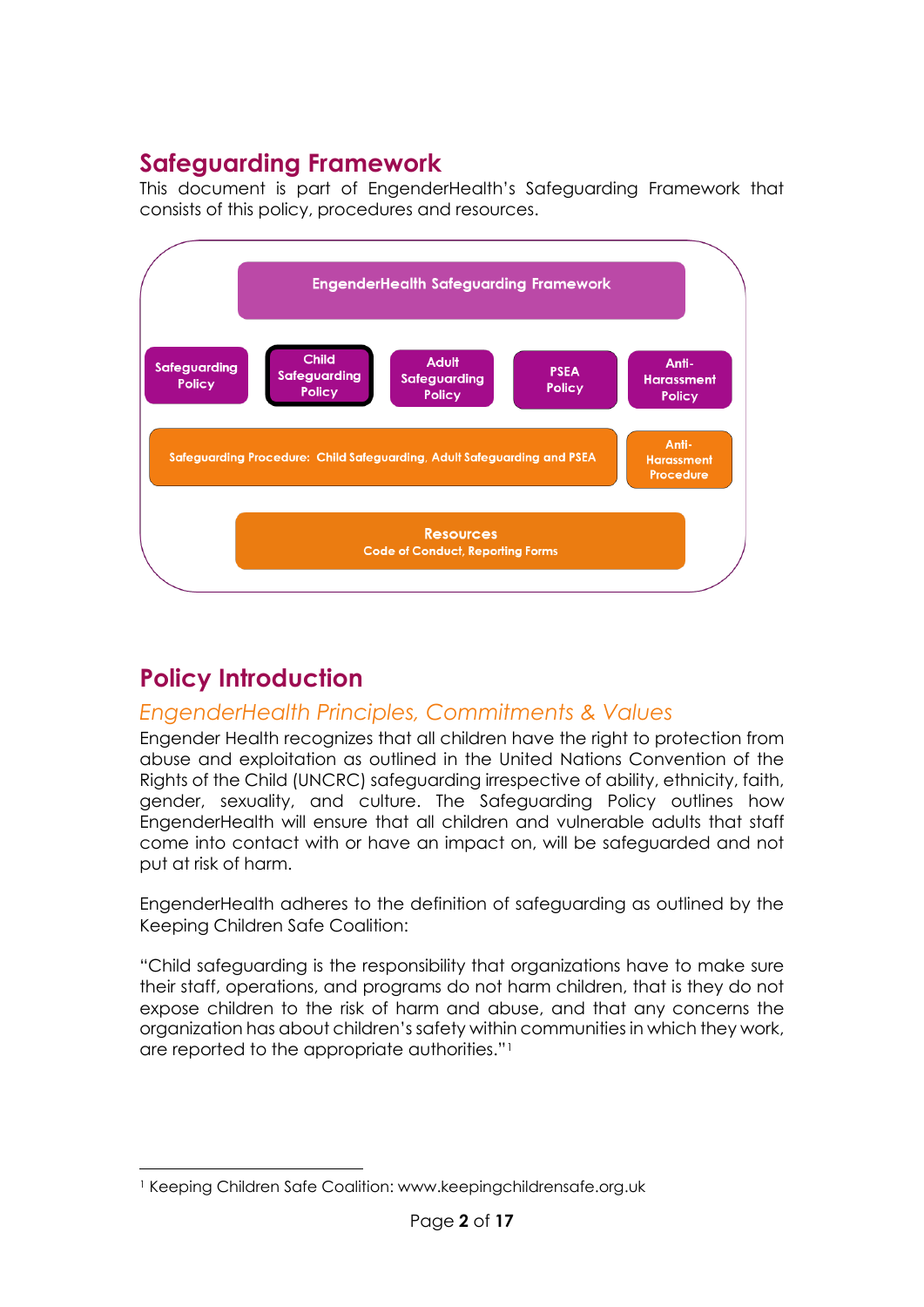#### <span id="page-2-0"></span>*Accountability Statement*

EngenderHealth takes this policy very seriously, and the mandate for safeguarding children comes from EngenderHealth's Executive Team (ET) and Board of Directors.

The Child Safeguarding Policy applies to all EngenderHealth staff members and associates who must comply with its requirements and understand the sanctions that may be applied for breaches of the policy. Where required by law or local practices, EngenderHealth or Country Offices may enhance the standards as set out in this policy. This commitment will be evidenced through signing the policy and the Code of Conduct. Training in this policy is mandatory for all EngenderHealth staff, associates, and partners.

The Board of EngenderHealth is ultimately accountable for this policy. The CEO, ET and directors of EngenderHealth are responsible for its implementation. It is the responsibility of all representatives of EngenderHealth to raise any concerns regarding sexual exploitation and abuse. EngenderHealth takes all concerns and complaints seriously and will initiate a comprehensive investigation of complaints that are in violation of this policy and take disciplinary and possibly legal action as warranted.

### <span id="page-2-1"></span>**Policy Approach**

This policy details how EngenderHealth achieves its child safeguarding obligations and applies to all staff, associates and partners regardless of their location.

## <span id="page-2-2"></span>**Safeguarding Principles and Practices**

#### <span id="page-2-3"></span>*Safeguarding Principles*

This policy aims to ensure that EngenderHealth staff, associates and partners are:

- Skilled, confident, understand, and accept how to meet their child protection and safeguarding responsibilities.
- Well supported in operating within the Code of Conduct and safeguarding principles.
- Working positively with children and communities in ways that enhance the achievement of EngenderHealth's overall program goals and commitments.

#### **The policy is informed by the United Nations Convention of the Rights of the Child (UNCRC) and the following principles:**

- 1. A child is defined as anyone under the age of 18 years.
- 2. All children have equal rights to protection from abuse and exploitation.
- 3. Each child has a fundamental right to life, survival, and development.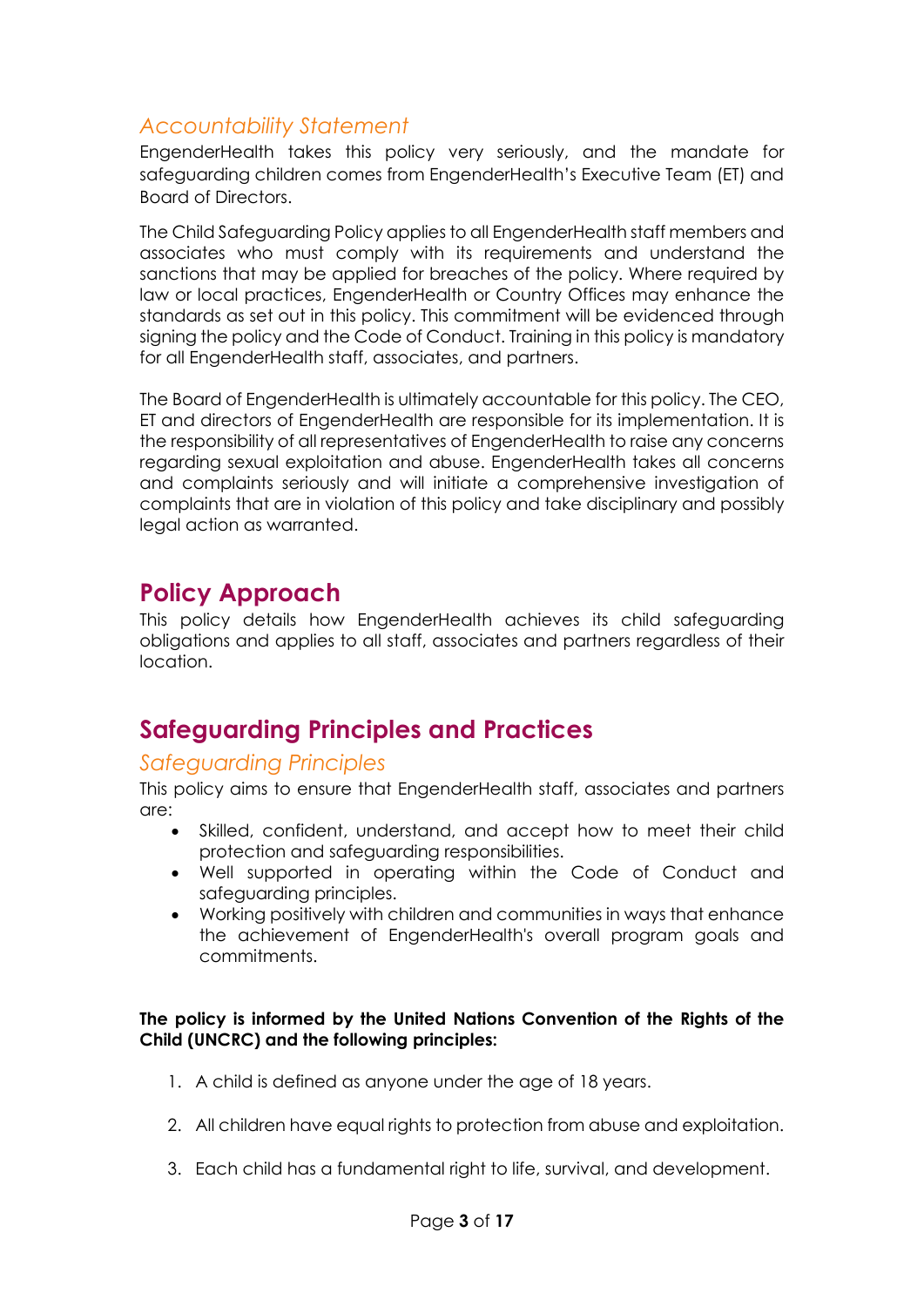- 4. All children should be encouraged to fulfil their potential, and inequality and discrimination should be challenged.
- 5. Children will be assured the right to express their views freely and this will be given 'due weight' in accordance with their age and level of maturity. EngenderHealth will not discriminate. The child will be treated with respect irrespective of gender, nationality or ethnic origin, religious or political beliefs, age, physical or mental health, sexual preference and gender identity, family, socio-economic and cultural background, or any history of conflict with the law.
- 6. Everybody has a responsibility to support the care and protection of children.
- 7. EngenderHealth has responsibilities to children who come into contact with us. No child must come to harm because of their engagement with EngenderHealth as participant in an EngenderHealth program or as part of any EngenderHealth fundraising or advocacy campaign.
- 8. These particular responsibilities extend to those individuals or organizations who are associated with EngenderHealth. Therefore, **everyone** working for or associated with EngenderHealth's work must be aware of and adhere to the provisions of this policy.
- 9. EngenderHealth will create a safe environment for children in all aspects of its work whether fundraising or program implementation, where all are respected, protected and empowered as their capacities evolve to contribute actively to the development of safeguarding measures within EngenderHealth.
- 10. EngenderHealth is committed to working in a transparent and open way, and all reports of concerns regarding safeguarding will be taken seriously. EngenderHealth ensures that the confidentiality of any child involved in a safeguarding concern is maintained.
- 11. EngenderHealth works within the framework of international law to ensure safeguarding. In cases where national law does not follow international safeguarding conventions, international law and best practice will be followed.

#### <span id="page-3-0"></span>*Do No Harm Approach*

As part of its safeguarding procedures, EngenderHealth is committed to adopting a Do No Harm approach in its programming and will ensure that:

- 1. The operating context including political dynamics, gender norms and social norms are understood.
- 2. The program adheres to international best practice on effective and ethical development practice.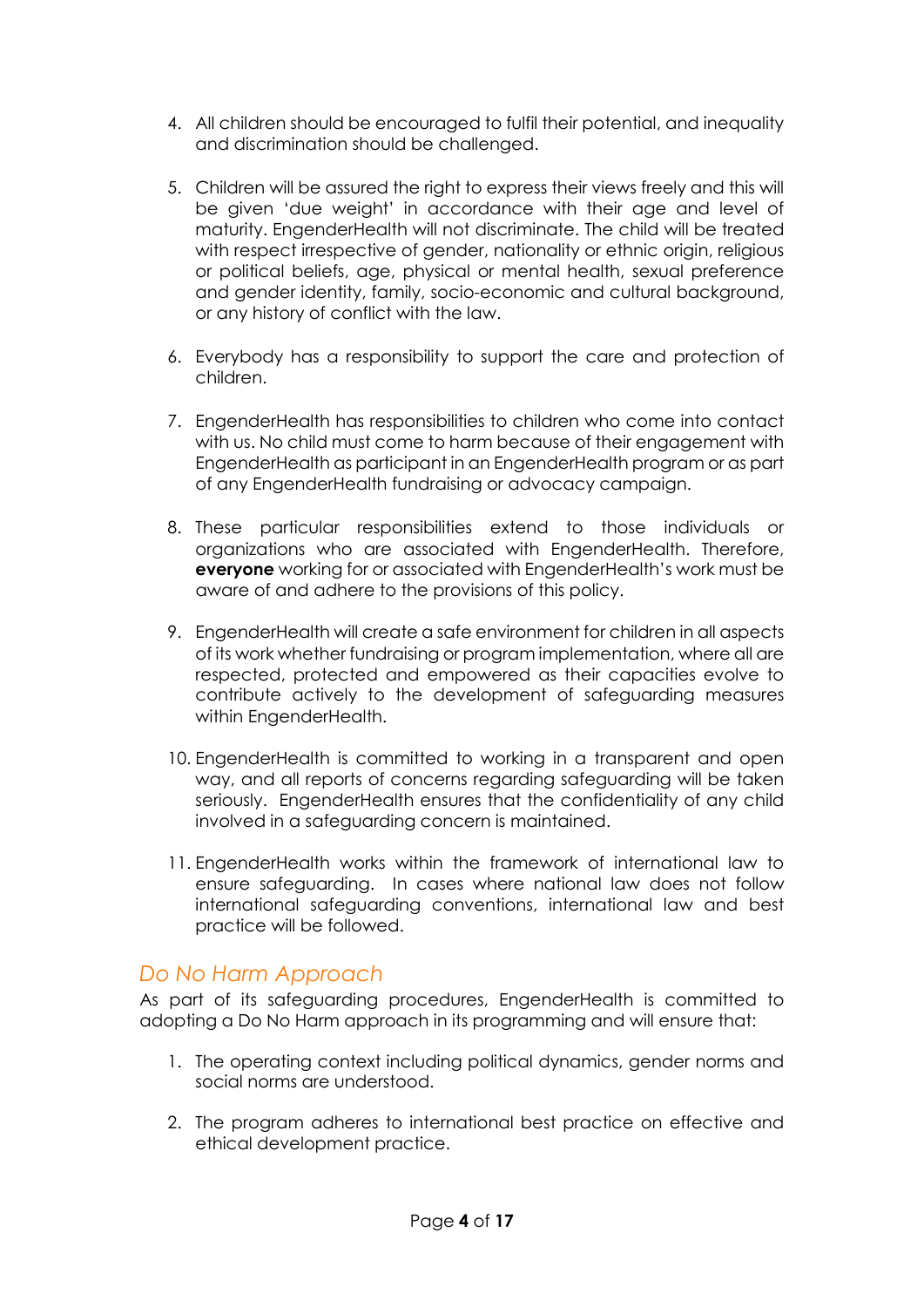Through the Do No Harm approach, programs will seek to avoid negative impacts and maximize positive impacts of their interventions.

#### <span id="page-4-0"></span>*Responsibilities*

The information below is fully outlined in the Code of Conduct; however, it is repeated in the Child Safeguarding Policy to ensure that all staff, volunteers, associates, and partners are aware of their responsibilities under this policy.

#### **EngenderHealth staff, associates, and partners agree to:**

- 1. Respect a child's right to privacy and maintain confidentiality when required.
- 2. Help children to take part in decision making and maintain a culture of communication.
- 3. Use non-violent and positive behavior at all times.
- 4. Inform children and their communities of their right to report any concerning situations.
- 5. Plan activities in a way to minimize the risk of harm.
- 6. Never abuse and/or exploit a child or act/behave in any way that places a child at risk of harm.
- 7. Report any safeguarding concerns.
- 8. Respond to a child who may have been abused or exploited in accordance with this safeguarding policy.
- 9. Cooperate fully and confidentially in any investigation of concerns or allegations of safeguarding.
- 10. Contribute to building an environment where all are respected and encouraged to discuss their concerns and rights.
- 11. Always treat children in a manner that is respectful of their rights, integrity, and dignity, considers their best interests, and does not expose them to, or place them at risk of, harm. For example: when taking images/pictures during visits, interacting with children or generating stories of children, ensure that this is done in a manner consistent with the appropriate EngenderHealth's policies and procedures. This includes obtaining permission from the child and their parents/guardian for any photographs or video.
- 12. Never make any contact with a child or family members associated with EngenderHealth's work that is not supervised by another member of EngenderHealth Staff. Such contact may include but is not limited to visits and any form of communication via social media, emails and letters.
- 13. Comply with the behaviors detailed in EngenderHealth's Global Code of Conduct.
- 14. Only arrange visits to meet with children in a protected space as chosen by the EngenderHealth's Country Office. This may include in their homes with the consent of the child's family and on the advice of the Country Office staff who always accompany the visit.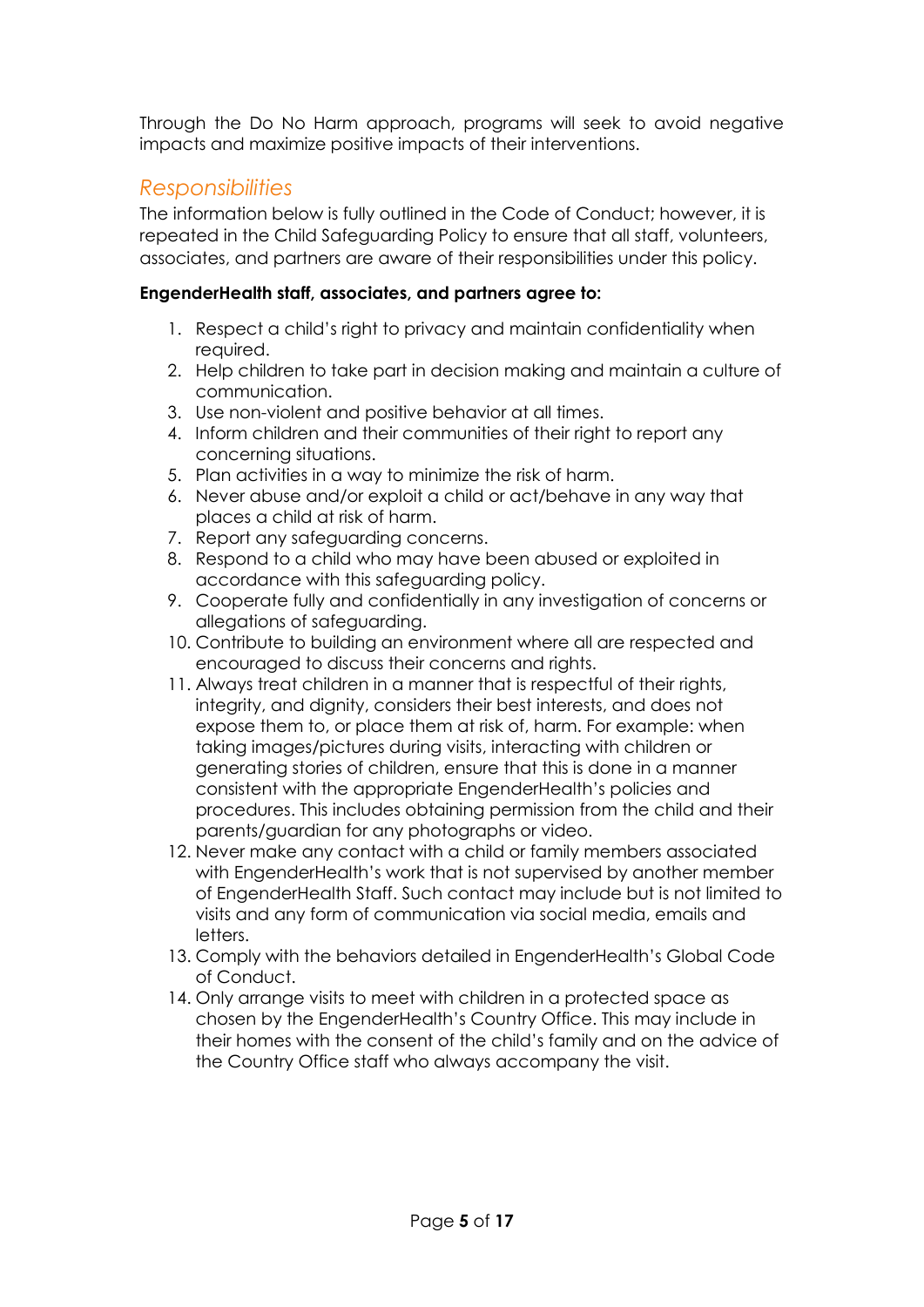#### **EngenderHealth staff, associates, and partners will never:**

- 1. Engage in any form of sexual relations with anyone under 18 years old, regardless of the legal age of sexual consent, the law and local customs. Mistaken belief in the age of the child is not a defense.
- 2. Exchange money, employment, goods or services for sexual favors, or subject the child to any other kind of humiliating, degrading or abusive behavior.
- 3. Touch children, or use language, or make suggestions in an inappropriate manner, to provoke, harass, or degrade the child/vulnerable adult.
- 4. Exploit or discriminate.
- 5. Be under the influence of drugs or alcohol while at work.
- 6. Work with or transport a child alone without the authorization of a manager unless absolutely necessary for the safety of the child.
- 7. Take part in any inappropriate physical, verbal or sexual behavior.
- 8. Maintain contact with children and their families via social networks.
- 9. Allow concerns, allegations, or suspicions of safeguarding to go unreported.

#### <span id="page-5-0"></span>*Definitions under the Safeguarding Policy*

It is imperative that all staff are aware of child abuse and safeguarding and understand the working definitions of abuse. Child abuse may be a deliberate act, or it may be failing to act to prevent harm. Child abuse consists of anything which individuals, institutions or processes do, or fail to do, intentionally or unintentionally, which harms a child, or damages their prospect of safe and healthy development into adulthood. It can include emotional, physical, and sexual abuse, as well as neglect.

The following definitions are also followed within this policy:

In line with the UNCRC, for the purposes of this policy, **a Child** is defined as any person under the age of 18 years (UNCRC Article 1).

**Child abuse** is defined as all forms of physical abuse, emotional ill-treatment, sexual abuse and exploitation, neglect or negligent treatment, commercial or other exploitation of a child, and includes any actions that result in actual or potential harm to a child.

Abuse can happen anywhere and at any time, but research shows that the perpetrators of abuse are likely to be known and trusted by the child. The most commonly defined types are:

**Physical:** Violence towards or deliberate injury of a child.

**Neglect:** Persistent failure to meet a child's basic physical and psychological needs.

**Sexual:** Using a child for sexual stimulation or gratification.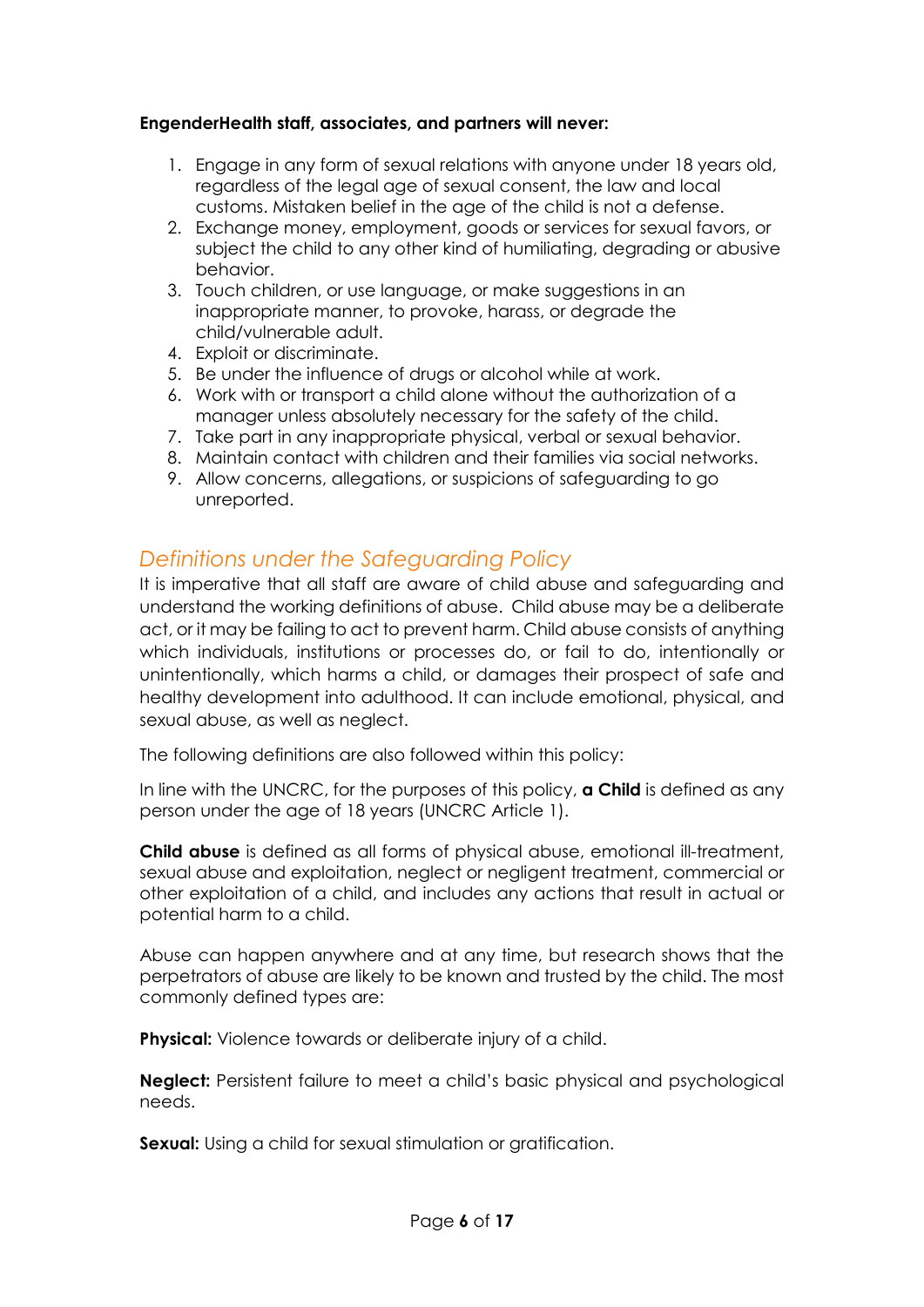**Emotional**: Behavior which attacks a child's self-esteem.

**Child sexual exploitation:** Children in exploitative situations and relationships receive something such as gifts, money, or affection as a result of performing sexual activities, or others performing sexual activities on them.<sup>[2](#page-6-0)</sup>

The UN Convention on the Rights of the Child (1989) requires states to protect children from abuse.

**Child protection and safeguarding** is defined in this policy as the responsibilities and preventative and responsive measures and activities that EngenderHealth undertakes to protect children ensuring that no child is subject to child abuse as a result of their association with EngenderHealth staff, their contact with EngenderHealth associates and partners, and/or their participation in any EngenderHealth activity, including our projects and programs.

'Child protection' is an element of Safeguarding and promoting welfare. It refers to the activity that is undertaken to protect specific children who are suffering or likely to suffer significant harm.<sup>[3](#page-6-1)</sup>

#### **Harm**

Psychological, physical and any other infringement of an individual's rights.

**EngenderHealth staff** refers to individuals who receive a regular salary for work in any part of EngenderHealth Inc., including all Country Offices, Field Offices, Headquarters, and any other location where EngenderHealth operates.

**EngenderHealth associates** refers to a range of paid and non-paid individuals who have committed to work with or support EngenderHealth. It includes volunteers, interns, and consultants and contractors.

**EngenderHealth managers** refers to EngenderHealth staff who have responsibility for line managing or supervising the work of EngenderHealth staff or EngenderHealth associates.

**EngenderHealth partners** refers to staff and/or representatives of partner organizations and local governments when operating in partnership agreement with EngenderHealth.

<span id="page-6-0"></span> <sup>2</sup> Oxfam Child Safeguarding Policy 2018

<span id="page-6-1"></span><sup>3</sup> https://www.gov.uk/government/publications/working-together-to-safeguardchildren--2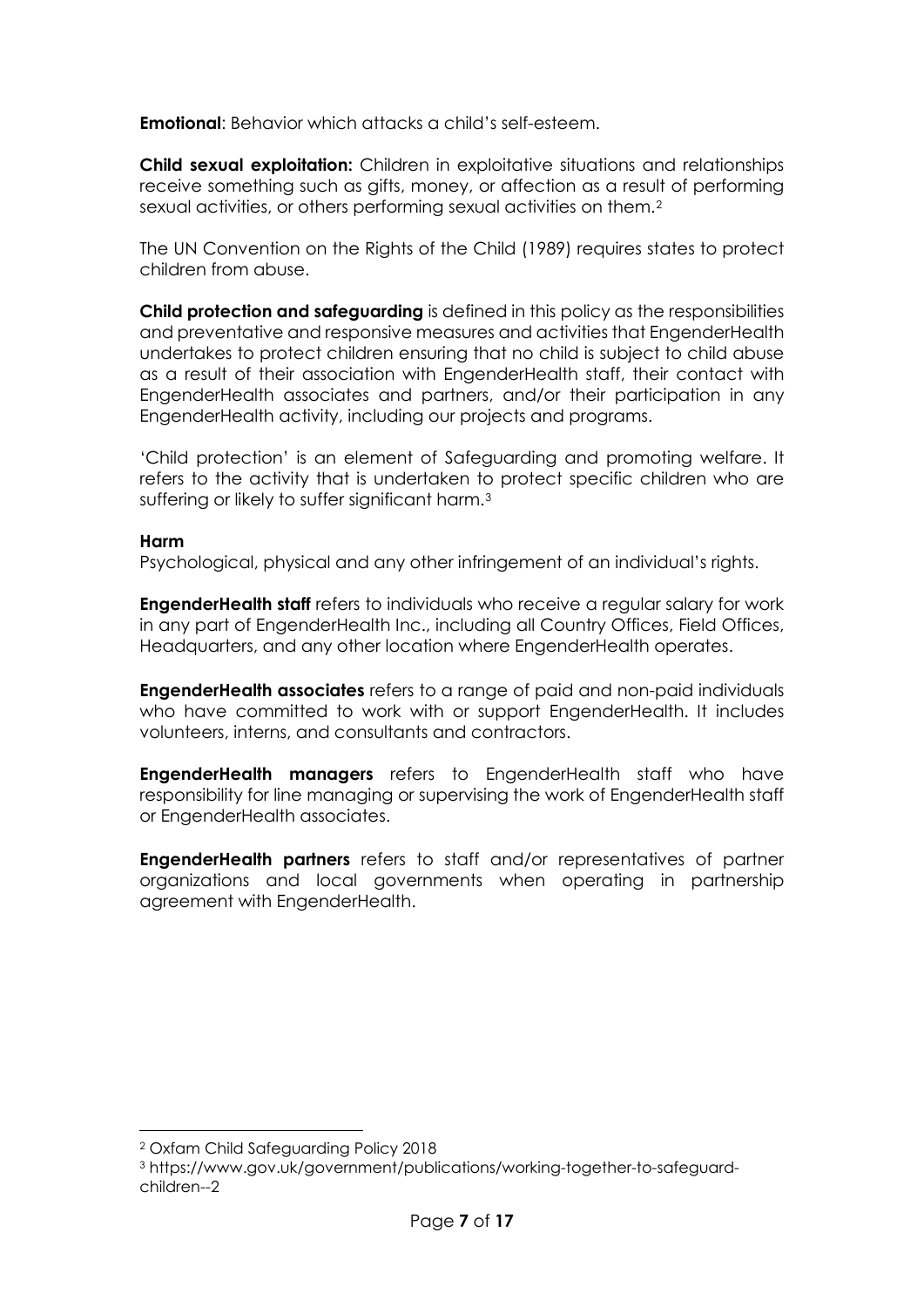## <span id="page-7-0"></span>**Child Safeguarding Policy**

In order to keep children safe, EngenderHealth will utilize the following policies.

Expected behaviors related to the Safeguarding Policy are fully outlined in the Code of Conduct.



**Risk** Assessment

#### <span id="page-7-1"></span>*Risk Assessment*

EngenderHealth will conduct child safeguarding risk assessments in all areas of work. As per the safeguarding standards, the key elements of risk assessments will be:

- 1. Establishing the context, scope and setting where the work is being conducted.
- 2. Identifying the potential impact on, or contact with children
- 3. Identifying and analyzing the potential risks of that impact or contact.
- 4. Evaluating the risks in terms of likelihood and the seriousness of impact.
- 5. Implementing strategies to minimize or prevent risk.
- 6. Reviewing and revising risks and preventative measures.
- 7. Communicating and consulting the risks and preventative measures.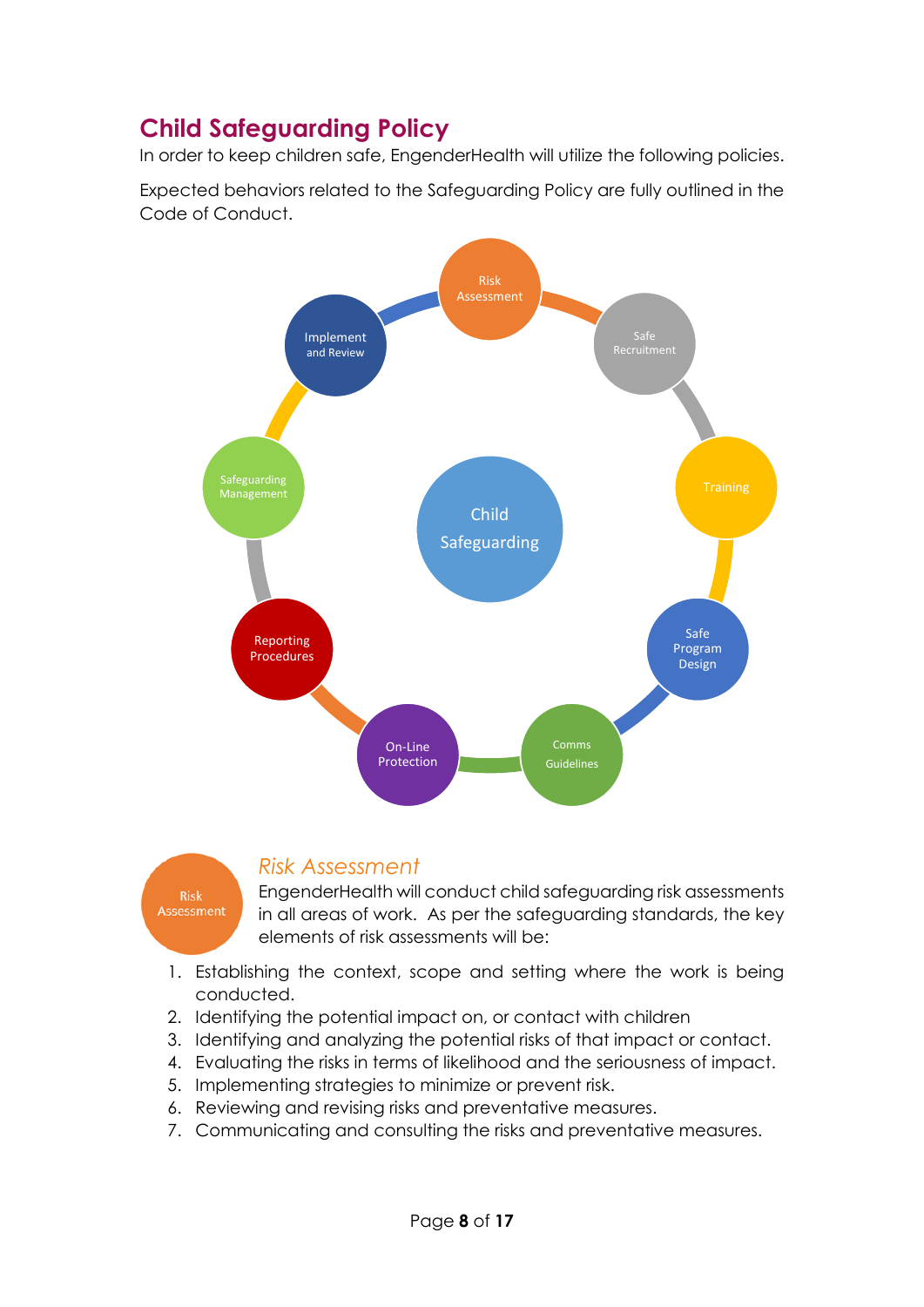### <span id="page-8-0"></span>*Minimizing and Addressing Risks*

The types of risks that EngenderHealth faces may vary according to the context and child. For example, in some instances EngenderHealth may work with girls who are older than 18, but are vulnerable to gender-based violence (GBV) including but not limited to sexual abuse, intimate partner violence, transactional sex, forced marriage and others. In addition, EngenderHealth will provide SRHR services to adolescents under the age of 18. Any safeguarding related to these activities, will be monitored on a case by case basis.

Strategies to prevent or minimize risk will include:

- 1. Ensure that safeguarding is embedded within the organizational culture.
- 2. Clear roles and responsibilities in relationship to safeguarding are established at all programming levels.
- 3. Capacity building and training on safeguarding is delivered to all staff.

EngenderHealth is committed to ensuring that activities do not put vulnerable populations and children at risk and will put measures into place to mitigate this risk.

#### <span id="page-8-1"></span>*Safe Recruitment*

EngenderHealth has developed robust procedures to ensure that child safeguarding is at the heart of all recruitment for staff and associates. Recruitment and selection guidelines integrate safeguarding children considerations into all stages of the

process. These stages are fully outlined in the Safeguarding Policy.



#### <span id="page-8-2"></span>*Education/Training*

In order for EngenderHealth to meet its commitments to child safeguarding, it is essential that everyone associated with the organization has clear education and training. All EngenderHealth staff, associates, and partners will:

- 1. Be provided with the Child Safeguarding Policy on induction. They will be required to sign that they have read and understood the policy as well as the Code of Conduct.
- 2. Have orientation on child protection and safeguarding when they begin work.
- 3. Be made aware of the Safeguarding Committee and how to reach them in the event of a question or concern.
- 4. Providing staff with refresher training annually.

In addition, the Child Safeguarding Committees in each location and management will have specialized safeguarding training relevant to their roles and responsibilities.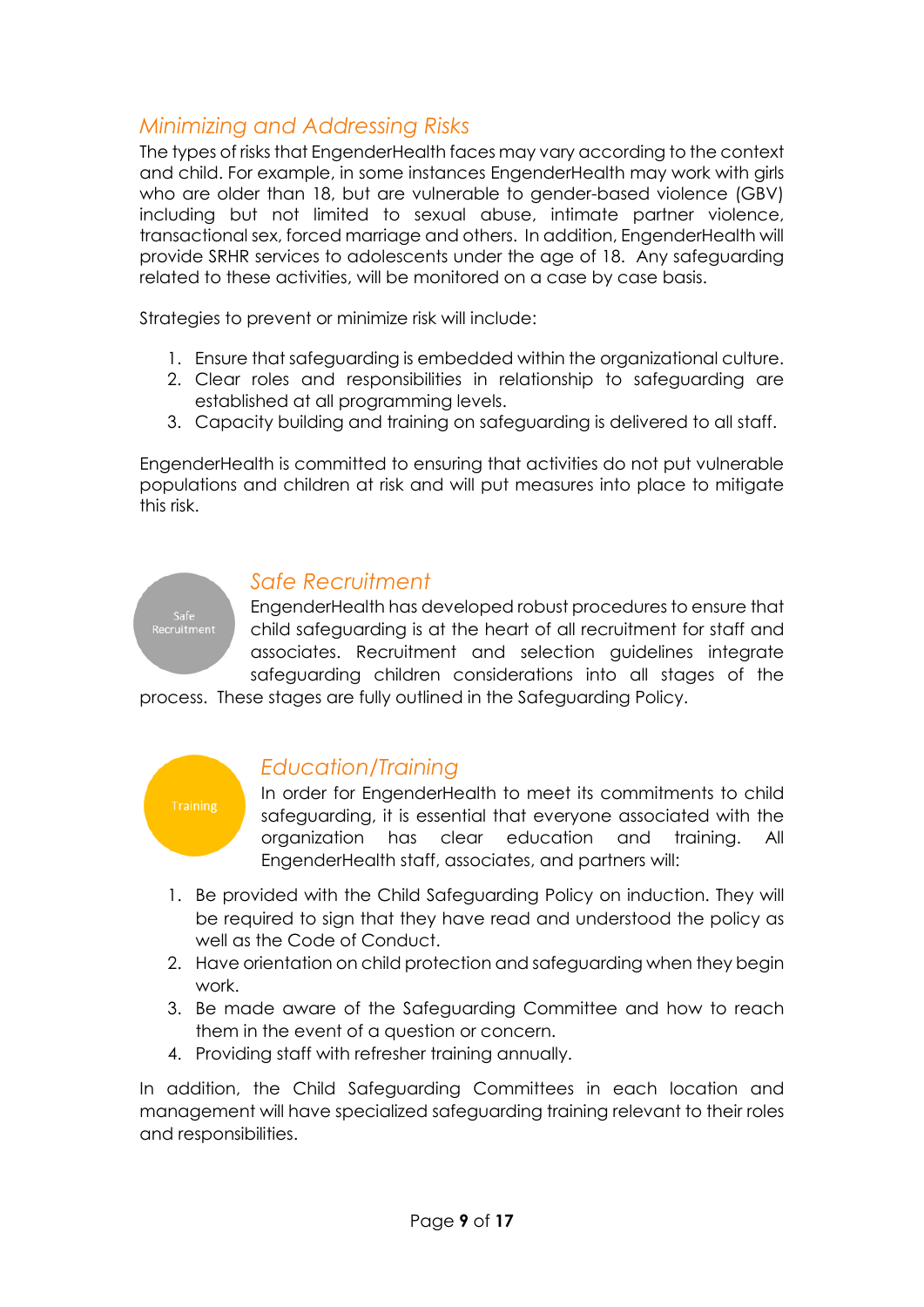## Safe Program **Design**

### <span id="page-9-0"></span>*Safe Program Design*

Child Safeguarding will be considered at every stage of program development and implementation. Staff and associates who work directly with children must be supervised on a regular basis and safeguarding will be reviewed regularly

throughout the program cycle. SRHR services will continue to be offered to adolescents and any safeguarding concerns will be monitored on a case by case basis.



#### <span id="page-9-1"></span>*Communications Guidelines*

EngenderHealth's safeguarding policy is a publicly available document. All staff, associates, partners, and communities will be made aware of this policy and how to raise a concern.

EngenderHealth will work with their Communications Department to ensure that all media and communication:

- 1. Is respectful of the Child Protection and Safeguarding Policy.
- 2. Keeps the safety and dignity of children as paramount.

Any photographs or communications material will only be obtained with the permission of the child and their parent/guardian, and any pictures or videos will be strictly for professional use.



### <span id="page-9-2"></span>*Online Protection*

EngenderHealth will ensure that staff have education and awareness around the appropriate use of technology including the internet, mobile phones and social media in relationship to safeguarding. All staff, associates, and partners will adhere to EngenderHealth's IT policy.



#### <span id="page-9-3"></span>*Reporting & Responding to Concerns*

EngenderHealth recognizes that there are two possible ways that a safeguarding incident may arise:

1. Concerns related to potential, actual, or suspected abuse of a child or safeguarding by the family or community. Such incidents will be managed at the country level and the Safeguarding Committees will offer guidance. Any management will conform to international law.

2. Concerns that involve a staff member, associate or partner. These incidents must be reported to the Safeguarding Committee, appropriate management staff, and to headquarters. Any concerns will be investigated, and appropriate actions taken.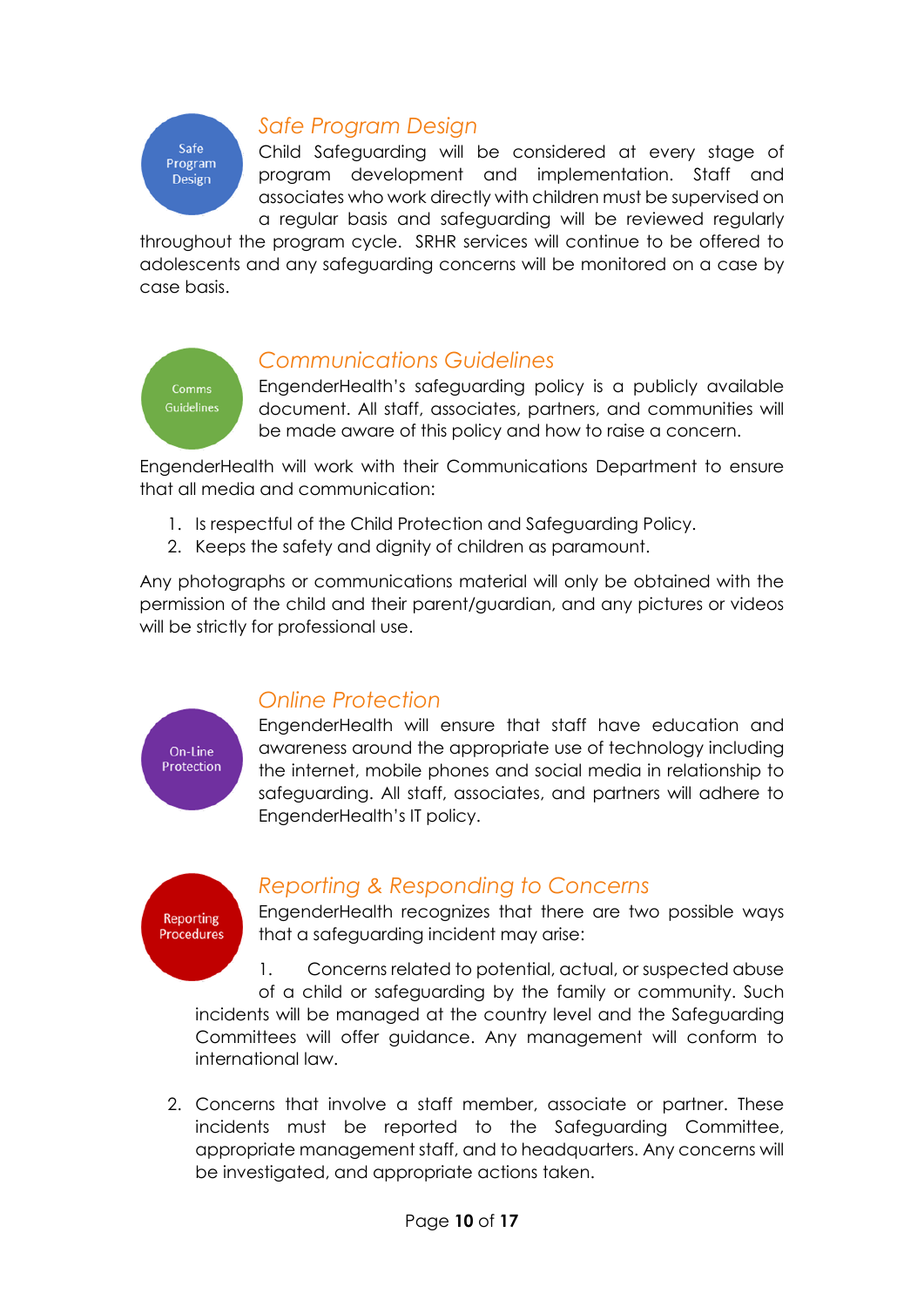### <span id="page-10-0"></span>*Reporting Framework, Investigation and Follow-up*

EngenderHealth takes the Safeguarding Policy very seriously, and to that end, EngenderHealth has **zero tolerance** for any violation of this policy. Concerns and reports may be received from a number of sources. Any concerns or reports will be sent to the Safeguarding Committee, and it is responsibility of all of us to do so.

The Safeguarding Procedures document outlines the steps in reporting, investigation and follow-up.

The Safeguarding Committee is responsible for receiving reports, investigations and follow-up related to violations of this policy. The Safeguarding Committee will identify how investigations should be managed systematically in line with the safeguarding policy, and will gather evidence and interview relevant parties to establish the probable facts. All concerns and reports will be taken seriously, investigated, and addressed immediately.



The following image outlines the Reporting Framework:

Local contacts with child protection agencies and law enforcement should be identified in advance by each EngenderHealth Country Office to enable the involvement of outside agencies when needed. Each Safeguarding Committee is responsible for uploading and regularly updating this information in the intranet. Any decision to refer a report or concern to an outside agency will be made within the legal framework of the country and in consideration of the best interests of the child involved, and in consultation with the Safeguarding Committee. EngenderHealth will also follow disciplinary procedures, which may result in disciplinary action, termination of employment and/or referral to the appropriate law enforcement agency or legal authority.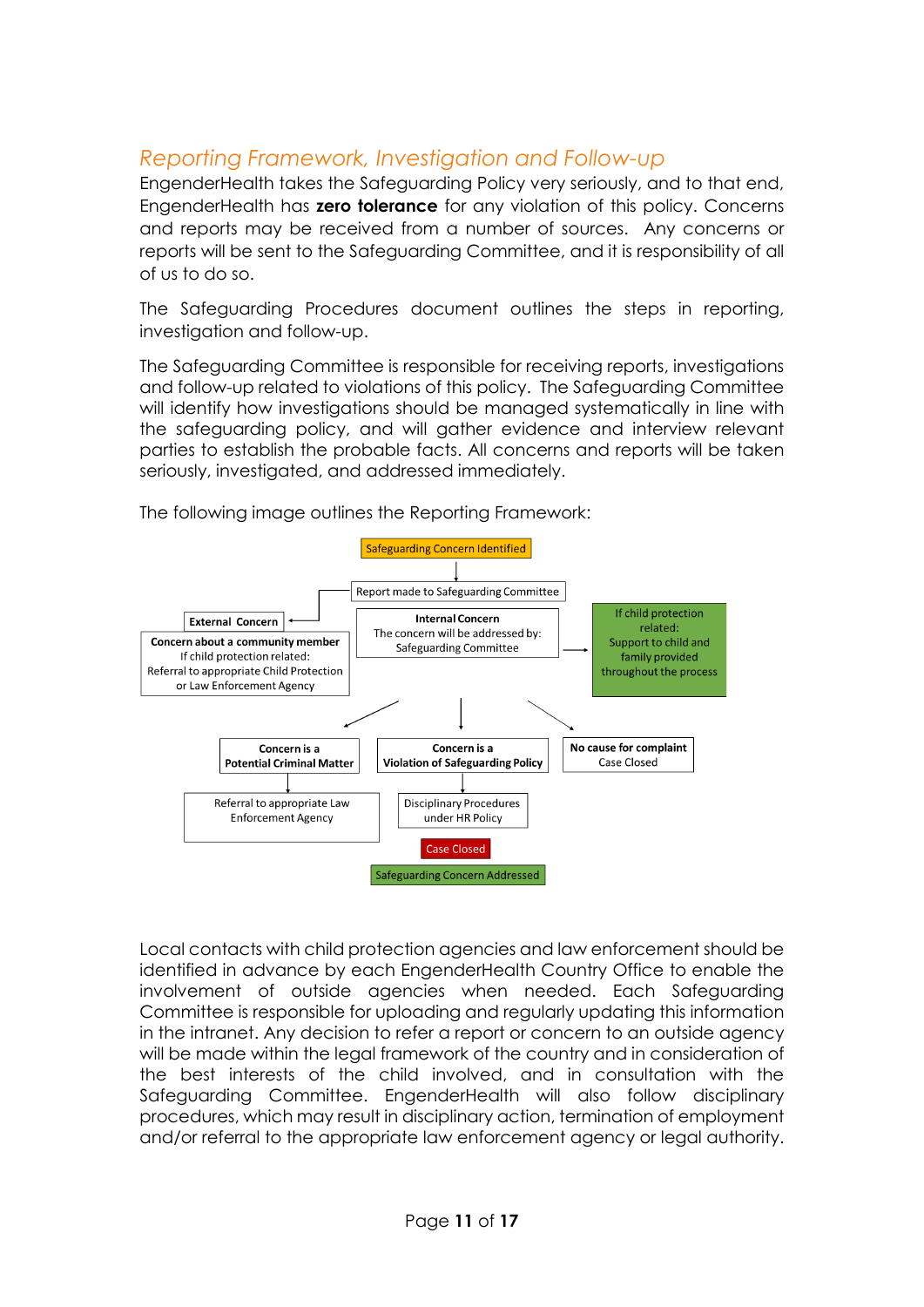If a legitimate concern about suspected safeguarding is raised, which proves to be unfounded on investigation, no action will be taken against the reporter. However, appropriate sanctions will be applied in cases of false and malicious accusations of safeguarding.

Once the incident is closed, EngenderHealth will then make recommendations on improving the policies and practices that may have enabled the breach of safeguarding to occur, as well as on how to rebuild community trust, and on what help should be provided to minimise the harm to victims.

All incident reports will be maintained in a secure location in a manner consistent with applicable data protection guidelines.

#### <span id="page-11-0"></span>*Confidentiality*

Any EngenderHealth staff, associate, or partner who raise safeguarding concerns will be protected as far as possible from victimisation, or any other detrimental treatment, if they come forward with serious concerns, provided that they have followed the procedures, and provided that concerns are raised in good faith.

The subject of the complaint (alleged perpetrator) and all witnesses must cooperate fully and openly with internal and statutory investigations and hearings. Their confidentiality will be protected, and information which could identify them will be shared on a 'need to know' basis only. EngenderHealth will take strong action against anyone who knowingly broadcasts confidential information about the case.

#### <span id="page-11-1"></span>*Anonymous Reporting*

In addition to the Reporting Framework outlined above, EngenderHealth maintains a third-party secure reporting system through EthicsPoint to ensure that all staff, associates, partners, and vendors have recourse in the event of possible misconduct. Reports may be submitted anonymously for investigation via [www.ethicspoint.com,](http://www.ethicspoint.com/) or by calling the U.S. hotline at +1-866-739-4117, or the country number found at the same webpage. As referred to in EngenderHealth's whistle-blowing policy, all disclosures will be treated in confidence.

#### <span id="page-11-2"></span>*Safeguarding Committee*

A Safeguarding Committee has been established at the HQ level as well as in each field location. The Safeguarding Committee will be responsible for informing and training all staff in safeguarding, PSEA, and harassment policies and procedures. They will also be responsible for receiving and investigating any safeguarding complaints. Full details regarding the Committee are outlined in the Safeguarding Policy.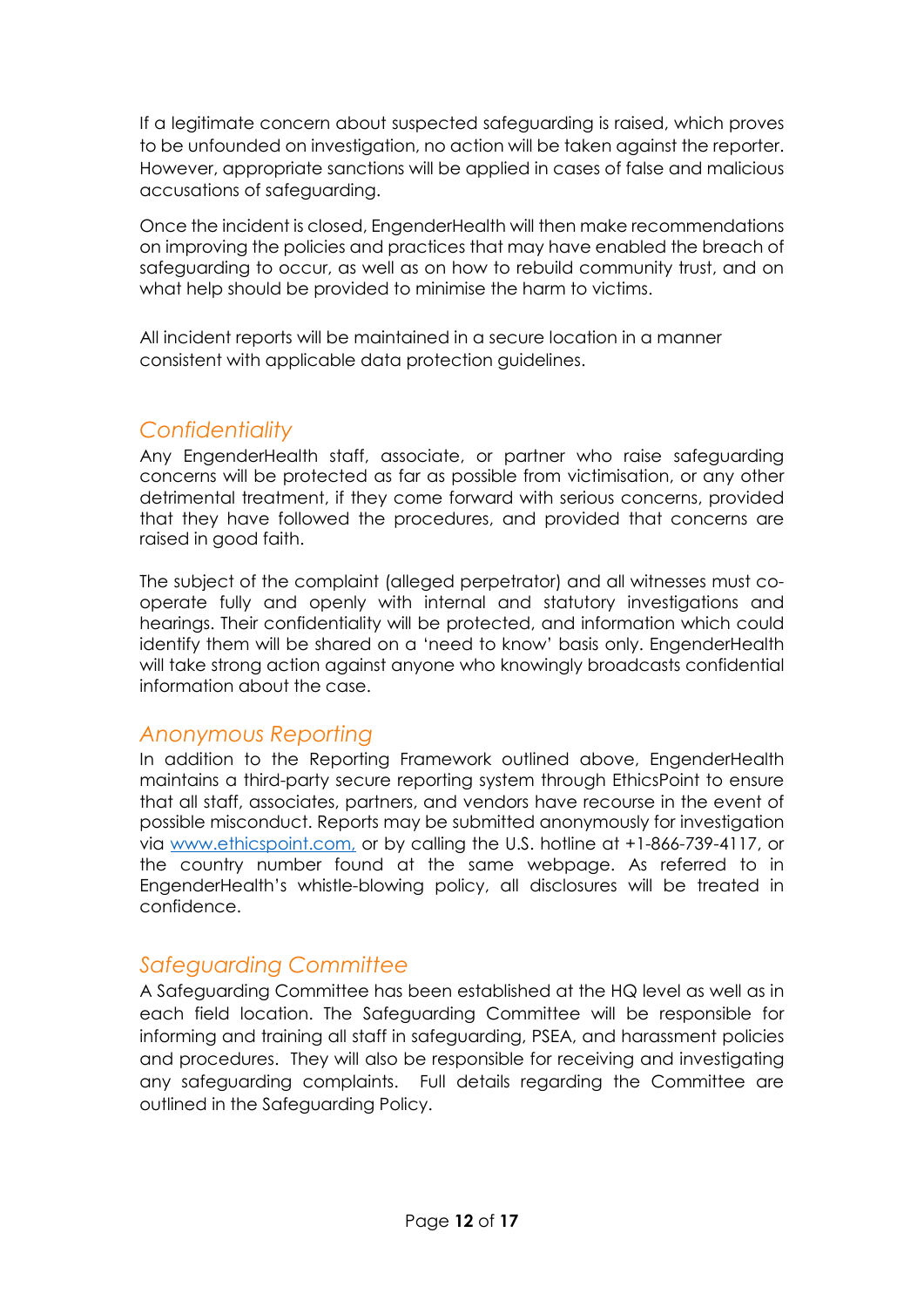

#### <span id="page-12-0"></span>*Safeguarding Management*

Safeguarding leadership is everybody's responsibility, but the Executive Team has a special responsibility to articulate and model safeguarding leadership of which we can all be proud. EngenderHealth therefore follows its "leadership credo" to

convey the standards by which we should be held accountable and to which we will hold one another.

All leadership staff will be provided with safeguarding training and will be responsible for championing child protection within the organization. Managers will also ensure that all new staff members and associates receive a copy of the Child Protection and Safeguarding Policy and sign the Code of Conduct prior to beginning employment. They will also ensure with the support of the Country Offices that any partners adhere to the safeguarding policies.

Country Offices will put local procedures in place that are consistent with the global Safeguarding Policy. Any local procedures will be developed with the assistance of local advisors and the procedures will be accessible to staff in EngenderHealth's intranet, but also made available to associates, partners, and communities, including children and families EngenderHealth is working with, in local languages and child-friendly formats, where possible.

By adhering to these principles, we can ensure that safeguarding is held at the heart of all we do, and embedded at all levels of the organization.



#### <span id="page-12-1"></span>*Implementation & Review*

All staff have a responsibility to ensure that the safeguarding policy is implemented. Headquarters and each country program will conduct a safeguarding self-audit annually and will then develop a plan of action to address any gaps. The

monitoring of adherence to this policy is made through the **mandatory** tracking of the Safeguarding Policy Implementation Standards and EngenderHealth's Code of Conduct by all parts of EngenderHealth.

EngenderHealth commits to completing a Self-Audit tool and revising the policy every two years to ensure compliance with international standards, and updated legislation as well as considering lessons learnt. Please see Annex 1 for the self-audit tool.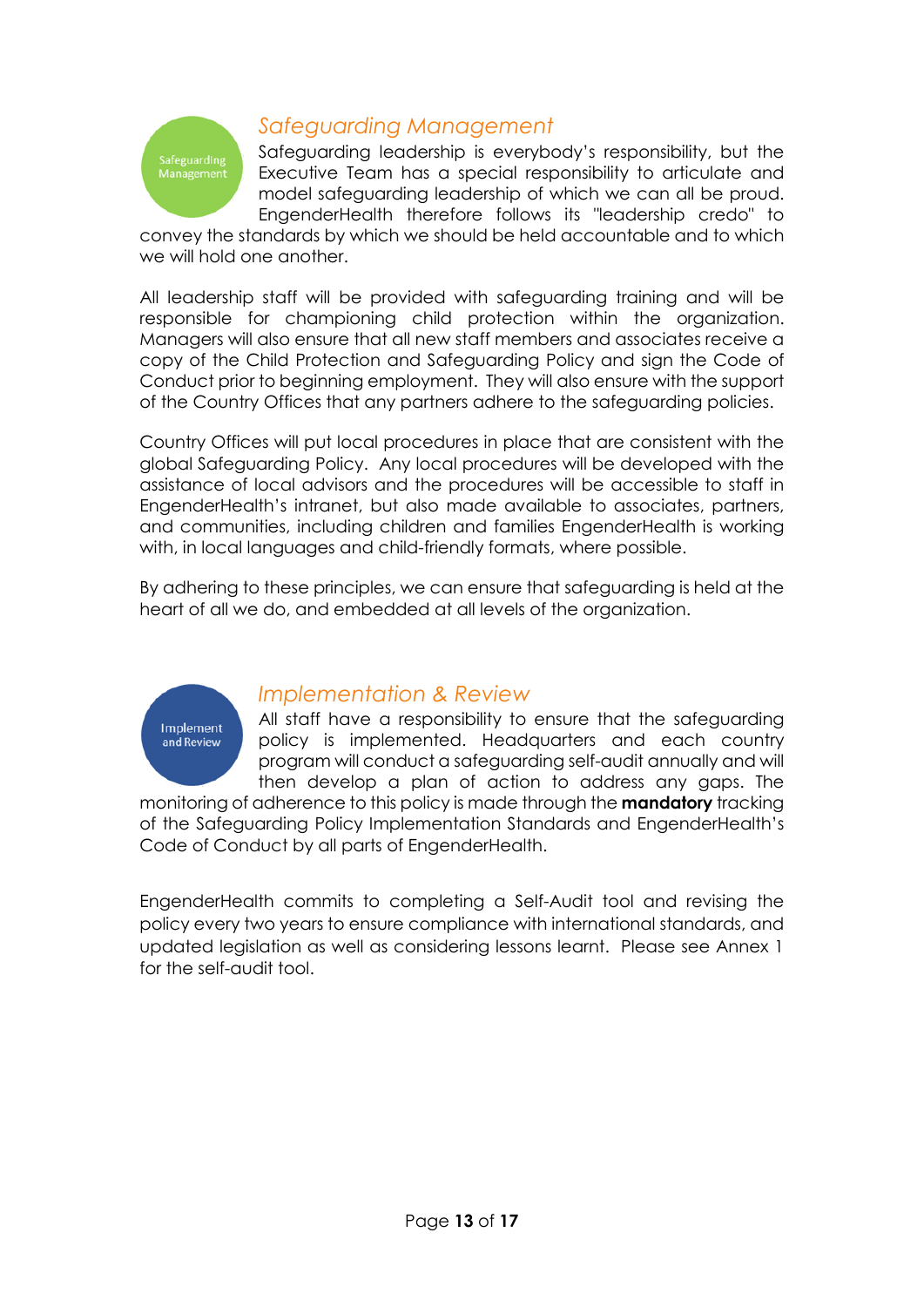## <span id="page-13-0"></span>**Annex 1: Child Protection Self-Audit Tool**

This self-audit tool has been developed as a way of measuring where EngenderHealth is in relation to meeting the standards on making children and vulnerable adults safe, and where to improve.

The checkpoint questions below are designed to draw out the minimum requirements that all agencies committed to protecting children and vulnerable adults should be striving to meet. However, depending on the nature of EngenderHealth's work with children and vulnerable adults and the context, environment and conditions we work in, some of the checkpoints may seem more relevant than others.

There are six statements/standards within each area. Read each statement and decide whether each statement is:

A: In place

B: Partially done

C: Not in place

Tick the A, B or C box as appropriate.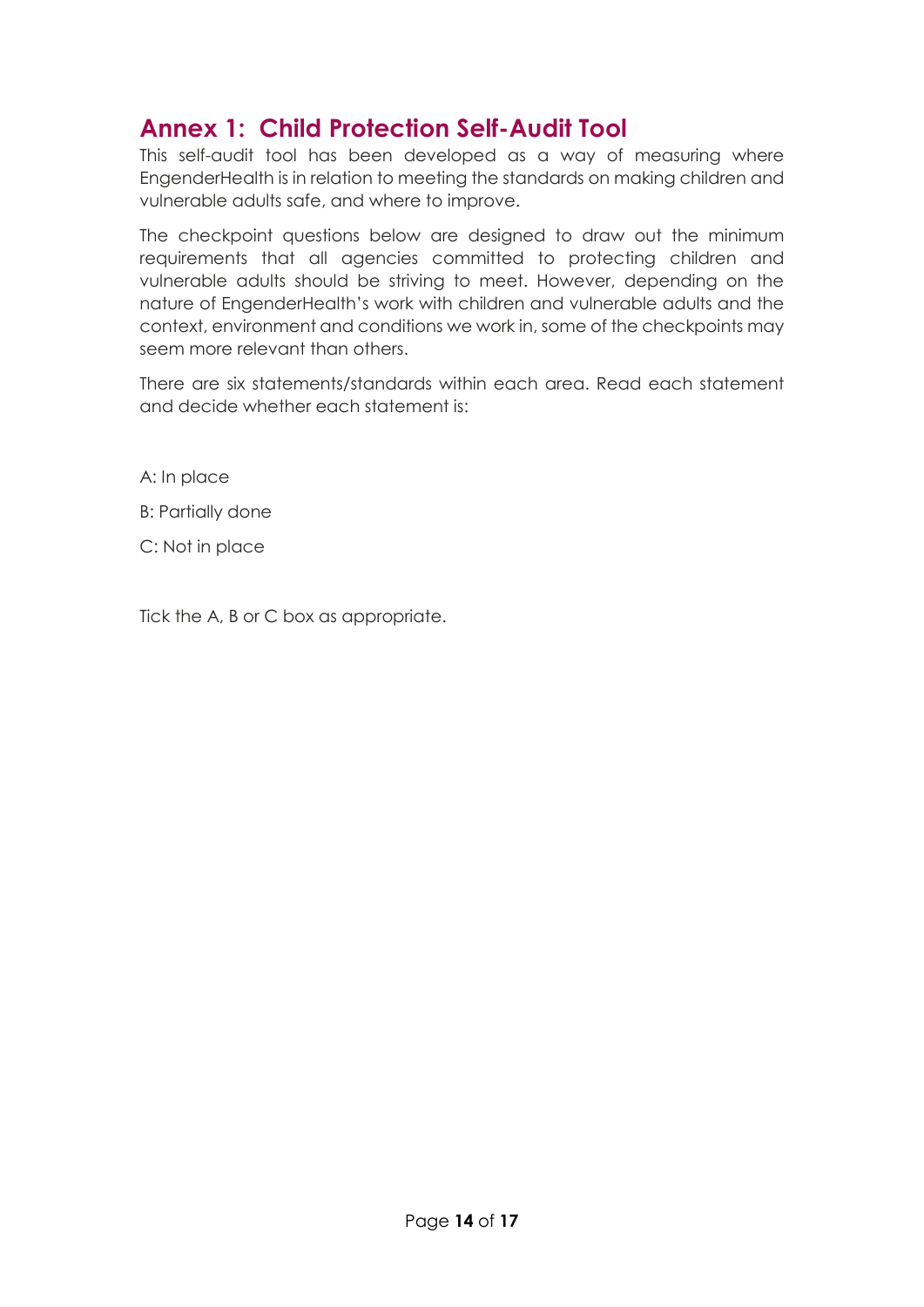| CHILD AND VULNERABLE ADULT PROTECTION SELF AUDIT     |                                                                                                                                                                                                    |  |   |  |
|------------------------------------------------------|----------------------------------------------------------------------------------------------------------------------------------------------------------------------------------------------------|--|---|--|
| <b>Children and Vulnerable Adults EngenderHealth</b> |                                                                                                                                                                                                    |  | B |  |
| 1                                                    | EngenderHealth and its local partners are very clear about its<br>responsibility to protect children and vulnerable adults and<br>makes this known to all who come into contact with them.         |  |   |  |
| $\overline{2}$                                       | EngenderHealth staff's and local partners' behaviour towards<br>children and vulnerable adults suggests that they are committed<br>to protecting children and vulnerable adults from abuse.        |  |   |  |
| 3                                                    | There is good awareness of the UN Convention of the Rights of<br>the Child (UNCRC) or other children's rights instruments and this is<br>seen as a basis for child protection in the organisation. |  |   |  |
| 4                                                    | Managers and senior staff ensure that children and vulnerable<br>adults are listened to and consulted and that their rights are met.                                                               |  |   |  |
| 5                                                    | EngenderHealth and its local partners make it clear that all<br>children and vulnerable adults have equal rights to protection.                                                                    |  |   |  |
| 6                                                    | EngenderHealth and its local partners manage children's and<br>vulnerable adults' behaviour in ways which are non-violent and<br>do not degrade or humiliate children/vulnerable adults.           |  |   |  |

|   | Policies and Procedures That Help Keep Children and Vulnerable<br><b>Adults Safe</b>                                                                                                               | A | B |  |
|---|----------------------------------------------------------------------------------------------------------------------------------------------------------------------------------------------------|---|---|--|
|   | EngenderHealth and its local partners have a written child and<br>vulnerable adult protection policy or some clear arrangements to<br>make sure that children are kept safe from harm.             |   |   |  |
| 2 | The policy or arrangements are approved and endorsed by the<br>relevant management body (e.g., senior management board,<br>executive, committee).                                                  |   |   |  |
| 3 | The policy or arrangements must be followed by everyone.                                                                                                                                           |   |   |  |
| 4 | There are clear child and vulnerable adult protection procedures<br>in place that provide step-by-step guidance on what action to<br>take if there are concerns about a child's safety or welfare. |   |   |  |
| 5 | There is a named child and vulnerable adult protection person/s<br>with clearly defined role and responsibilities.                                                                                 |   |   |  |
| 6 | The child and vulnerable adult protection procedures also take<br>account of local circumstances.                                                                                                  |   |   |  |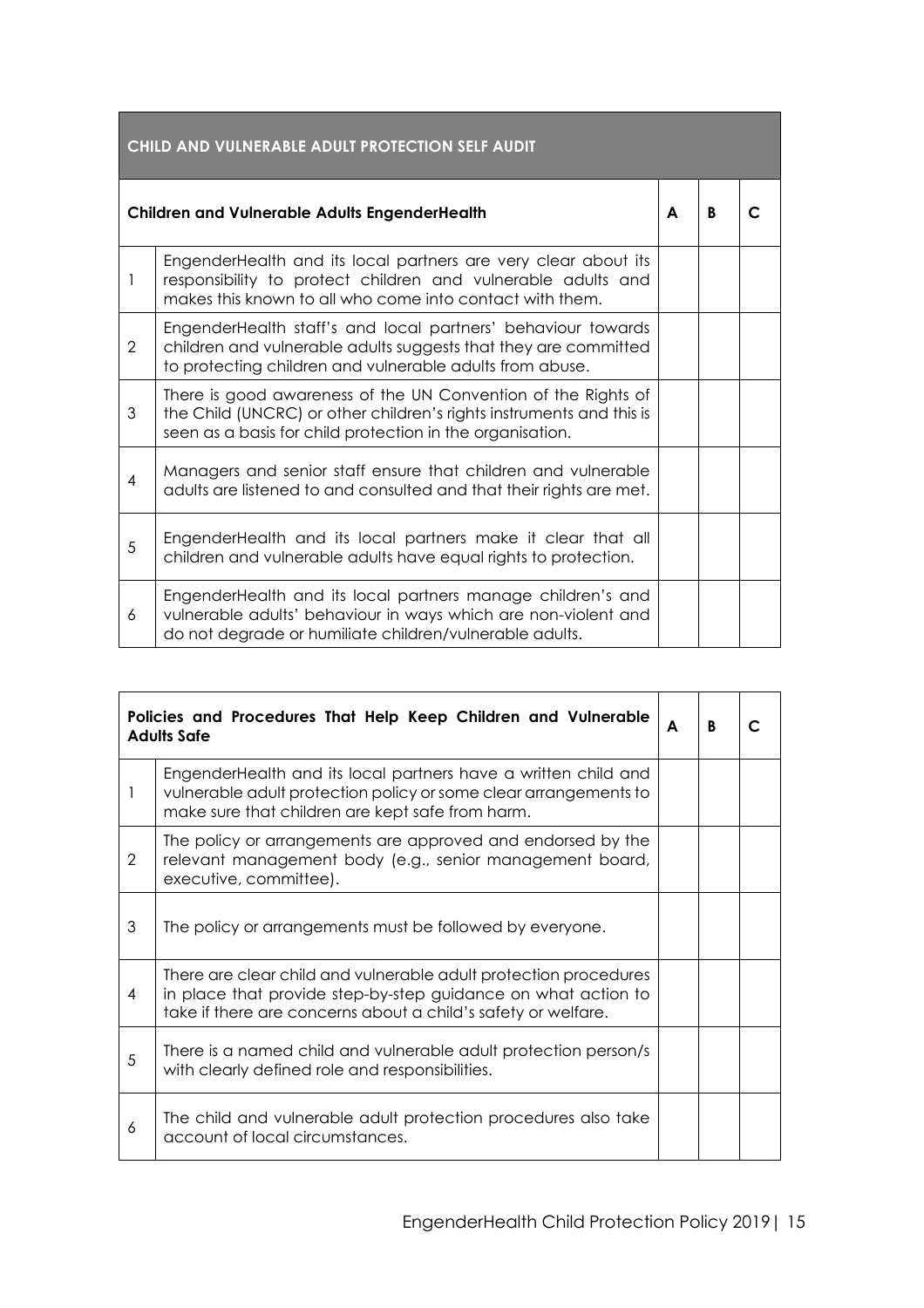|                | Preventing Harm to Children and Vulnerable Adults                                                                                                                                                                                               | A | B |  |
|----------------|-------------------------------------------------------------------------------------------------------------------------------------------------------------------------------------------------------------------------------------------------|---|---|--|
|                | There are policies and procedures or agreed ways of recruiting<br>staff and for assessing their suitability to work with children and<br>vulnerable adults, including where possible police and reference<br>checks.                            |   |   |  |
| $\overline{2}$ | There are written guidelines for behaviour or some way of<br>describing to EngenderHealth staff and local partners what<br>behaviour is acceptable and unacceptable especially when it<br>comes to contact with children and vulnerable adults. |   |   |  |
| 3              | The consequences of breaking the guidelines on behaviour are<br>clear and linked to organisational disciplinary procedures.                                                                                                                     |   |   |  |
| 4              | Guidance exists on appropriate use of information technology<br>such as the internet, websites, digital cameras, etc., to ensure that<br>children and vulnerable adults are not put at risk.                                                    |   |   |  |
| 5              | Where there is direct responsibility for running/providing activities,<br>including residential care, children and vulnerable adults are<br>adequately supervised and protected at all times.                                                   |   |   |  |
| 6              | There are well-publicised ways in which staff can raise concerns,<br>confidentially if necessary, about unacceptable behaviour by<br>other staff or representatives.                                                                            |   |   |  |

|                | <b>Implementation and Training</b>                                                                                                                                                                                                                                                    | A | B |  |
|----------------|---------------------------------------------------------------------------------------------------------------------------------------------------------------------------------------------------------------------------------------------------------------------------------------|---|---|--|
| 1              | There is clear guidance to staff, local partners and other<br>organisations (including funding organisations) on how children<br>and vulnerable adults will be kept safe.                                                                                                             |   |   |  |
| $\overline{2}$ | Child and vulnerable adult protection must be applied in ways<br>that are culturally sensitive but without condoning acts that are<br>harmful to children/vulnerable adults.                                                                                                          |   |   |  |
| 3              | There is a written plan showing what steps will be taken to keep<br>children and vulnerable adults safe.                                                                                                                                                                              |   |   |  |
| 4              | All members of staff and associates in EngenderHealth, and its<br>local partners have training on child and vulnerable adult<br>protection, which includes an introduction to the organisations'<br>child and vulnerable adult protection policy and procedures<br>where these exist. |   |   |  |
| 5              | All members of staff, associates, and local partners are provided<br>with opportunities to learn about how to recognise and respond<br>to concerns about child and vulnerable adult abuse.                                                                                            |   |   |  |
| 6              | Work has been undertaken with all local partners to agree good<br>practice expectations based on these standards.                                                                                                                                                                     |   |   |  |